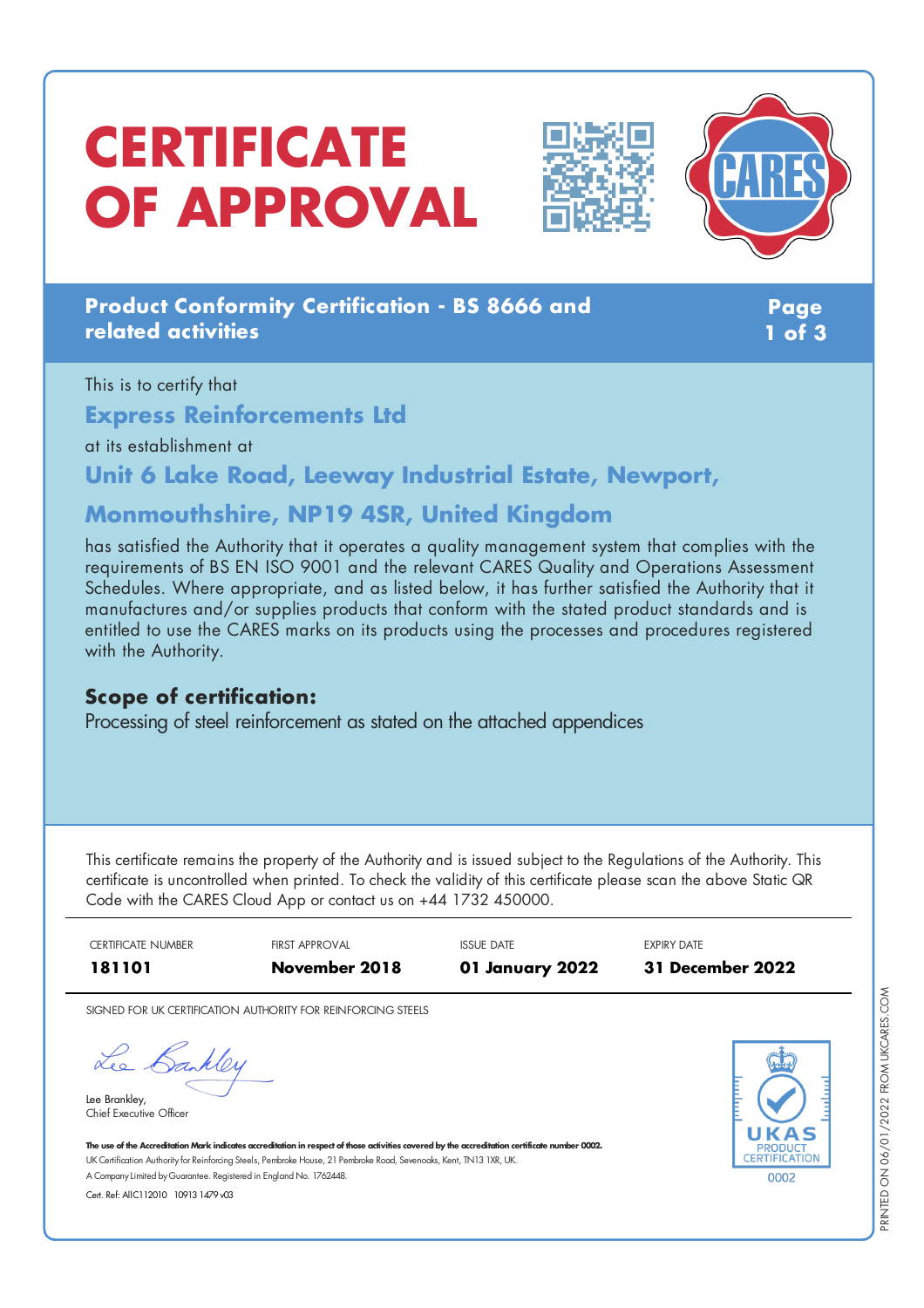## **APPENDIX TO CARES CERTIFICATE NO. 181101**

#### **EXPRESS REINFORCEMENTS LTD**

**UNIT 6 LAKE ROAD LEEWAY INDUSTRIAL ESTATE, NEWPORT MONMOUTHSHIRE, NP19 4SR UNITED KINGDOM**





## **Product Conformity Certification - BS 8666 and related activities**

**Page 2 of 3**

## **SRC-Appendix 11 Tack Welding (ISO 17660)**

#### **Scope of certification:**

Manufacture of pre-assembled MAG welded fabrications using reinforcing bar in the diameter range 10 to 50mm to the relevant requirements of BS EN ISO 17660 and BS8548 and CARES Quality and Operations Assessment Schedules 11 using tack and semi-structural joints produced under factory conditions

This certificate remains the property of the Authority and is issued subject to the Regulations of the Authority. This certificate is uncontrolled when printed. To check the validity of this certificate please scan the above Static QR Code with the CARES Cloud App or contact us on +44 1732 450000.



SIGNED FOR UK CERTIFICATION AUTHORITY FOR REINFORCING STEELS

Lee Bankley

Lee Brankley, Chief Executive Officer 0002

The use of the Accreditation Mark indicates accreditation in respect of those activities covered by the accreditation certificate number 0002. UK Certification Authority for Reinforcing Steels, Pembroke House, 21 Pembroke Road, Sevenoaks, Kent, TN13 1XR, UK. A CompanyLimited byGuarantee. Registered in England No. 1762448.

Cert. Ref: AllC112010 10913 1479 v03